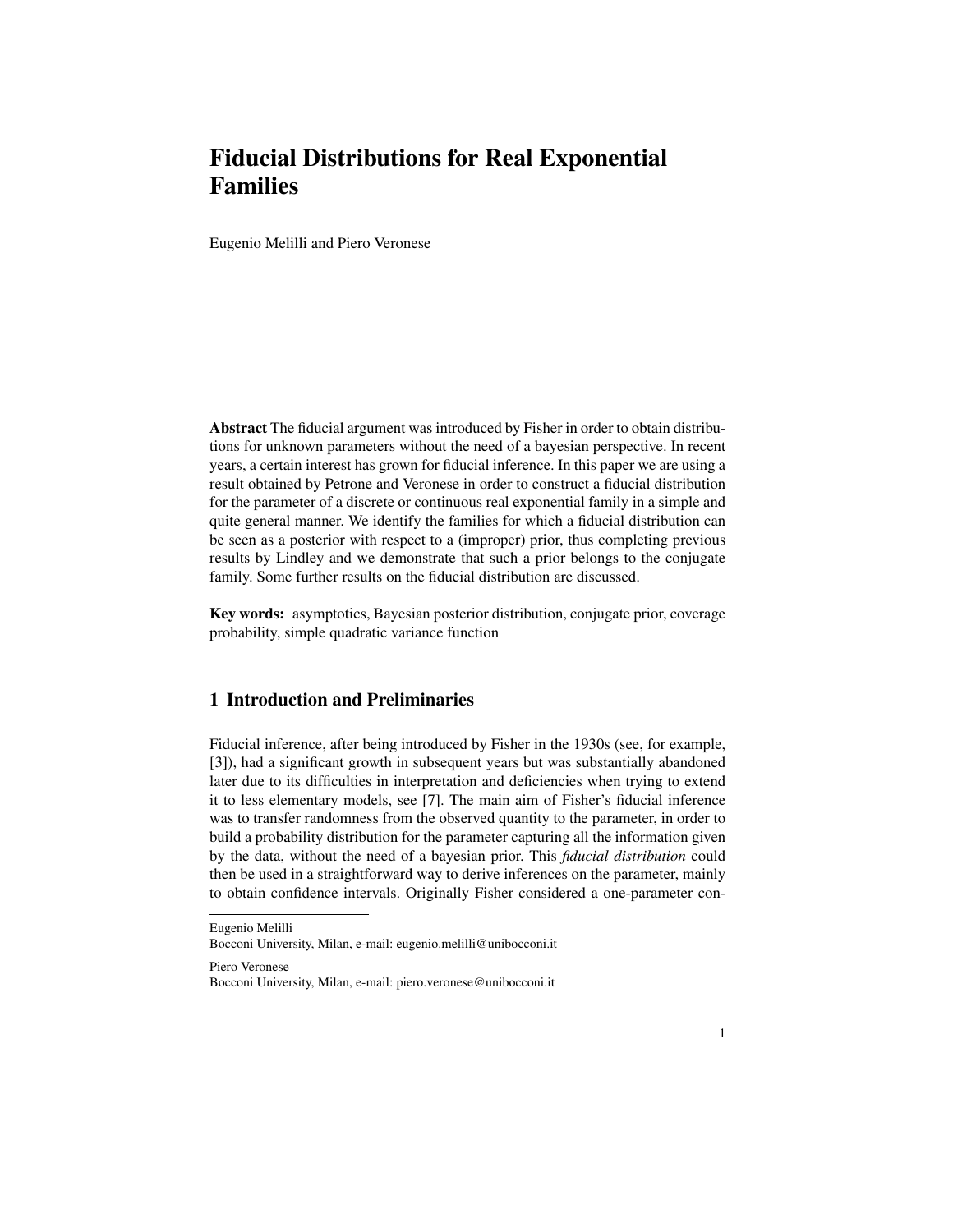tinuous statistical model for which the distribution function (df)  $F_{\theta}(x)$  is a strictly decreasing and differentiable function of the parameter  $\theta \in \Theta$ . For each observed *x*, he defined the fiducial density of  $\theta$  as the function  $h_x(\theta) = -\partial F_\theta(x)/\partial \theta$ , provided that  $\lim_{\theta \to \sup} F_{\theta}(x) = 1 - \lim_{\theta \to \inf} F_{\theta}(x) = 0$ . More recently a resurgence of interest for fiducial inference took place. A very interesting and comprehensive discussion on generalized fiducial inference is given by Hannig [4].

In this paper we consider a *Natural Exponential Family* (NEF) with density, with respect to a non-degenerate  $\sigma$ -finite measure v, given by  $p_{\theta}(x) = \exp{\theta x - M(\theta)}$ ,  $\theta \in \Theta$ , where  $M(\theta) = \ln \int \exp\{\theta x\}v(dx)$  and  $\Theta$  is the interior of the *natural parameter* space  $\{\theta \in \mathbb{R} : M(\theta) < \infty\}$ . It is well known that, for an i.i.d. sample  $(X_1, \ldots, X_n)$ from a NEF,  $S = \sum_{i=1}^{n} X_i$  is a sufficient statistic having df  $F_{n,\theta}$  and density, with respect to a suitable measure ν*n*,

$$
p_{n,\theta}(s) = \exp\{\theta s - nM(\theta)\}, \quad \theta \in \Theta.
$$

In Section 2 we define a fiducial distribution for the parameter of a continuous or discrete NEF. Moreover, we establish a relationship between expectations and maximum likelihood estimates, the asymptotic normality of the fiducial distributions and we discuss the frequentist coverage of fiducial intervals. In Section 3 we characterize fiducial distributions that can be seen as posteriors, together with the corresponding priors, completing a previous result by Lindley [5].

#### 2 Fiducial distributions in continuous and discrete NEF's

The starting point of our analysis is a result by Petrone and Veronese [6] which essentially establishes that, if *S* is distributed according to  $F_{n,\theta}$ , then  $H_{n,s}(\theta) \equiv 1-\theta$  $F_{n,\theta}(s)$  is a continuous df on  $\Theta$ . Hence its density

$$
h_{n,s}(\theta) = \frac{\partial}{\partial \theta} H_{n,s}(\theta) = -\frac{\partial}{\partial \theta} F_{n,\theta}(s) = \int_{(s,+\infty)} (t - nM'(\theta)) p_{n,\theta}(t) d\mathsf{v}_n(t) \quad (1)
$$

can be interpreted as the fiducial density of the natural parameter  $\theta$ . From (1), the fiducial distribution of a general parameter  $\lambda = g(\theta)$  can be trivially obtained through the standard change-of-variable rule. The function  $h_{n,s}$  in (1) is a density for both continuous and discrete NEF's. However, while for continuous NEF's replacing  $F_{n,\theta}$  with its left-continuous version has no effects, in the discrete case this is not true. Two different versions of the fiducial distribution of  $\theta$  are obtained and we denote by  $H_{n,s}^L$  the one generated from the left-continuous version of  $F_{n,\theta}$ . This non-uniqueness in the discrete case typically arises in all approaches to fiducial inference; see e.g. [4]. Moreover, both  $H_{n,s}$  and  $H_{n,s}^L$  can fail to be df's for some boundary values of *s*. For instance, when  $F_{n,\theta}$  is the binomial df with success probability  $p = \exp(\theta)/(1 + \exp(\theta))$ ,  $F_{n,\theta}(n) = 1$  and thus  $H_{n,n}(\theta) = 0$  for all  $\theta$ , so that *H*<sub>*n*,*s*</sub> is not a df for  $s = n$ . Similarly  $H_{n,s}^L$  is not a df for  $s = 0$ . We will comment on this point in Section 3.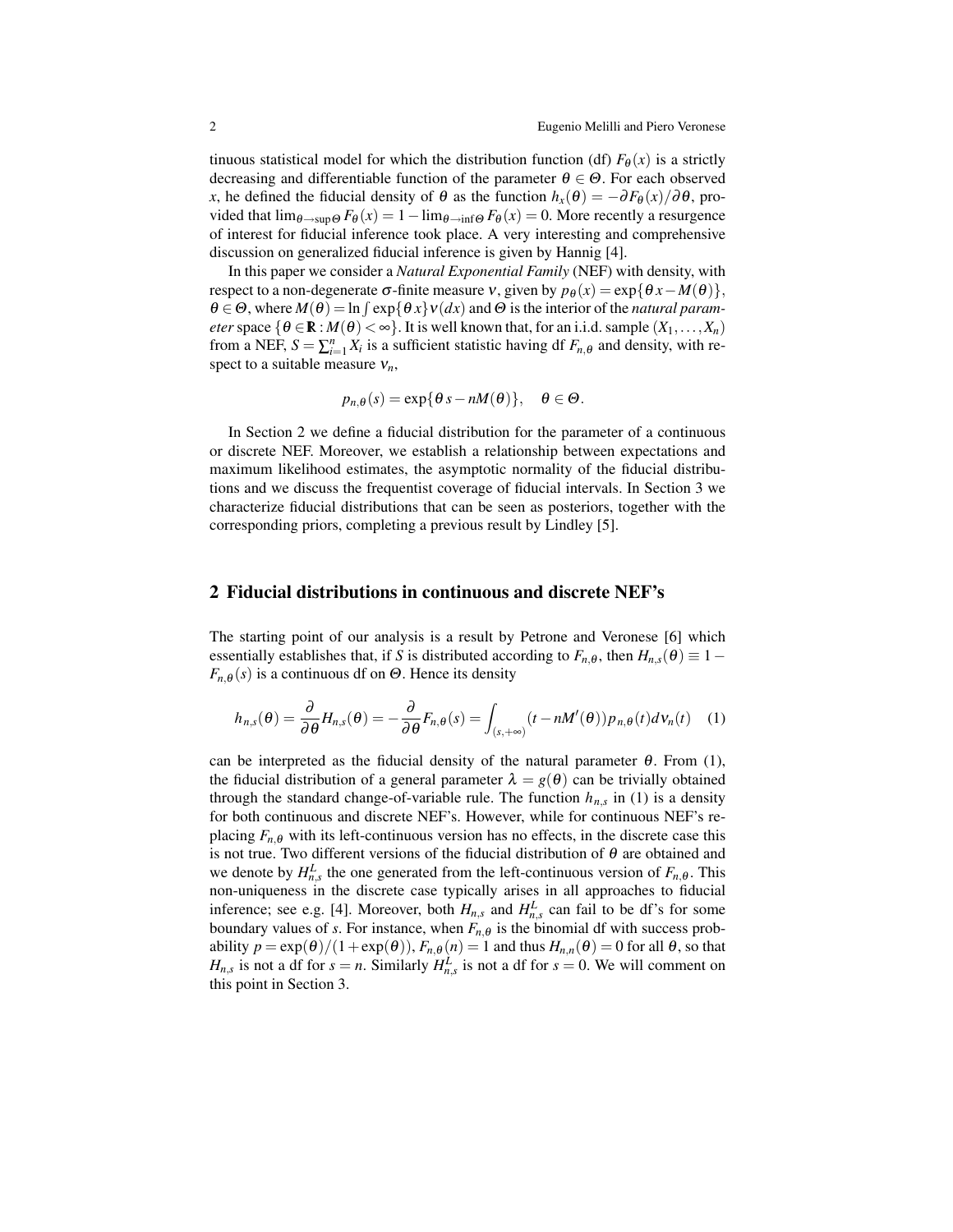The following examples provide the fiducial distribution computed making use of (1) for some common statistical models.

- *Normal model with mean*  $\mu$  *and known variance*  $\sigma^2$ . The fiducial distribution of  $\mu$  is Normal with mean  $\bar{x} = s/n$  and variance  $\sigma^2/n$ .
- *Negative Exponential model with mean*  $\lambda^{-1}$ . The fiducial distribution of  $\lambda$  is Gamma with parameters *s* and *n*.
- *Bernoulli model with success probability p*. The fiducial distribution of *p* is Beta( $s + 1, n - s$ ) for the right-continuous version of  $F_{n,\theta}$  and Beta( $s, n - s + 1$ ) for the left-continuous one.
- *Poisson model with mean*  $\lambda$ . The fiducial distribution of  $\lambda$  is Gamma $(n, s + 1)$ for the first version and Gamma $(n+1,s)$  for the second one.
- *Geometric model with success probability p*. The fiducial distribution of *p* is Beta( $n, s+1$ ) for the first version and Beta( $n+1, s$ ) for the second one.

Some interesting results can be achieved using the connection between  $H_{n,s}(\theta)$ and  $F_{n,\theta}(s)$ ,

Proposition 1. *Given a continuous NEF with natural parameter* θ *and quadratic variance function (i.e., the variance is quadratic in the mean parameter*  $\mu =$  $M'(\theta) = E_{\theta}(S/n)$ , the expected value of  $\theta$ , with respect to  $H_{n,s}$ , is

$$
E^{H_{n,s}}(\theta) = M'^{-1}(s/n) = M'^{-1}(\bar{x}).
$$

Thus  $M^{-1}(\bar{x})$  can be seen as a fiducial estimate of  $\theta$ . Since  $\bar{x}$  is the maximum likelihood estimate (MLE)  $\hat{\mu}$  of  $\mu = M'(\theta)$  and, for the MLE invariance property,  $\hat{\theta} = M^{(-1)}(\bar{x})$ , then the fiducial estimate of  $\theta$  coincides with  $\hat{\theta}$ . As a consequence, the fiducial estimate of a general parameter  $\lambda = g(\theta)$ , with *g* smooth, is equal to  $\hat{\lambda} = g(\hat{\theta})$ , because of the definition of the fiducial distribution of  $\lambda$ .

The following useful asymptotic result can be easily proven.

Proposition 2. *Under the fiducial distribution, the mean parameter*  $\mu$  *of a NEF is*  $a$ symptotically normal with mean  $\bar{x} = s/n$  and variance  $M''(M'^{-1}(s/n))/n$ .

When using fiducial distributions for statistical inference one usually has, following Fisher's spirit, a frequentist perspective. Hence, as observed by Hannig [4], it is important to ensure that fiducial distributions lead to procedures that are (at least approximately) exact in the frequentist sense. This should be specifically required for confidence sets. Then, if  $q_{\alpha}(s)$  denotes the  $(1 - \alpha)$ -quantile of  $H_{n,s}$ , i.e.  $H_{n,s}(q_\alpha(s)) = 1 - \alpha$ , one would like to have  $Pr({s : \theta \leq q_\alpha(s)}) \geq 1 - \alpha$ , where the last probability is computed under  $F_{n,\theta}$ . This is of course analogous to the widely discussed problem of matching priors in a bayesian setting, see [2]. For continuous NEF's the previous requirement is satisfied in an "exact" sense, while for the discrete ones the validity of the result is only approximate, i.e. the frequentist coverage of the set  $\{s : \theta < q_\alpha(s)\}$  converges to  $1 - \alpha$  for  $n \to +\infty$ . However, the behaviors of  $H_{n,s}$  and  $H_{n,s}^L$  are quite different for small *n*. An interesting discussion about the coverage of intervals for a binomial proportion is given in [1].